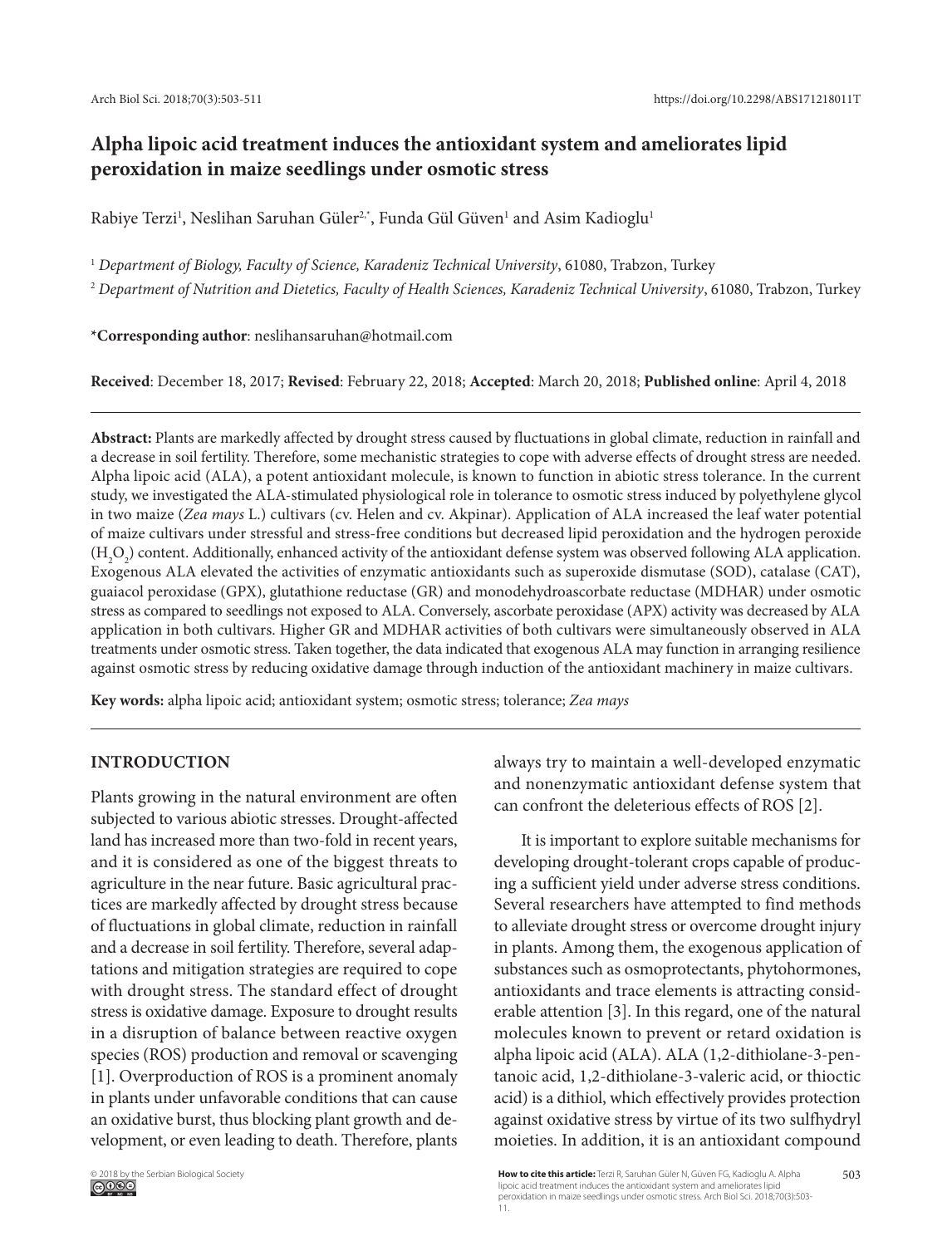present in all types of eukaryotic and prokaryotic cells. Antioxidant substances typically possess antioxidant properties in their reduced form. Among antioxidant molecules, ALA is unique because it can retain powerful antioxidant functions in both its reduced (ALA) and oxidized (dihydrolipoic acid, DHLA) forms. Furthermore, both ALA and DHLA have a metalchelating capacity and can scavenge free radicals [4]. In addition, ALA plays a crucial role in energy metabolism. The research on ALA in plants has attracted considerable attention in recent years, and evidence indicates that ALA can act in plants similarly to the way it does in animals [5,6]. The presence of ALA is of particular importance under excess copper [6] and salinity [7]. Furthermore, it affects specific proteins and enhances salt-stress tolerance [8]. In addition, it may mitigate oxidative stress by modulating ion homeostasis and the antioxidant system in salt-stressed wheat seedlings [9].

Maize is of pivotal economic importance globally as it has basic characteristics that make it extremely desirable for human consumption, animal feedstuff, as well as biodiesel/bioethanol production to scale down the dependence on fossil fuels [10-12]. Maize production is, however, negatively affected by some environmental factors, in particular, by drought and salt stress. Given the fact that maize is an agroeconomically important crop worldwide, it plays a pivotal role in producing abiotic stress-resistant and high-quality maize plants in the current scenario of global climate fluctuations and population explosion.

Studies examining the effect of exogenous ALA on plants exposed to stress are few and the mechanisms of ALA in promoting stress tolerance in plants need to be elucidated. Although there are studies that evaluated the role of ALA in the recycling of other antioxidants in plants under stress [6,7], no studies have evaluated the response of exogenous ALA on the antioxidant system under osmotic stress conditions in plants. In this study, we hypothesized that ALA pretreatment can increase the tolerance of maize seedlings to osmotic stress induced by polyethylene glycol (PEG $_{6000}$ ) by enhancing antioxidant activity and decreasing ROS levels in plants. Therefore, we investigated the influence of ALA as a signal molecule by examining whether exogenous ALA pretreatment can alleviate the adverse effects of osmotic stress and

its relations with antioxidant systems. Furthermore, we determined the comparative performance of two maize cultivars differing in their water status in order to understand their adaptive mechanisms under drought stress with or without ALA. To determine the relationship between ALA and the antioxidant system, osmotic stress was applied to detached leaves of maize cultivars for a short period. However, this study is the first to demonstrate the capability of ALA in protecting maize seedlings against osmotic stress and should contribute to the understanding of the role of ALA in promoting osmotic stress tolerance.

### **MATERIALS AND METHODS**

# **Plant materials, growth, and alpha lipoic acid treatment**

Two maize **(***Zea mays* L.) cultivars, cv. Helen and cv. Akpinar, differing in water status, were obtained from Advanta Seed Production Company Istanbul, Turkey and the Black Sea Agricultural Research Institute, Eskisehir, Turkey, respectively. The seeds were surface sterilized with 0.1%  $HgCl<sub>2</sub>$  for 3 min, followed by repeated washings with sterilized distilled water. The seeds were then sown in plastic pots (14 cm height, 16 cm top and 11 cm bottom diameters) containing peat and sand (5:1). The seedlings were grown in a greenhouse (temperature 21°C±2; relative humidity 60% ±5; light intensity 400 µmol  $m^{-2} s^{-1}$ ) for 25 days. The pots were watered with distilled water every second day. To obtain an effective ALA import to the seedlings, the seedlings were excised from parts of the upper soil and rinsed in distilled water in test tubes wrapped with aluminum foil for 1 h to mitigate the effects of wound stress because of excision [13]. The detached seedlings were divided into four groups for each maize cultivar and submerged in dilute Hoagland nutrition solution (1/10 dilution; pH 6.0) with or without 0.02 mM ALA for 8 h. They were then subjected to osmotic stress treatments or kept in the Hoagland nutrient solution. Osmotic stress was gradually applied by the addition of  $\mathrm{PEG}_{6000}$  in three increasing doses at an interval of 12 h, until a water potential of -0.3 MPa was instated. After this, the maize seedlings were exposed to osmotic stress for another 24 h and were divided into four groups as follows: (i) CTRL − con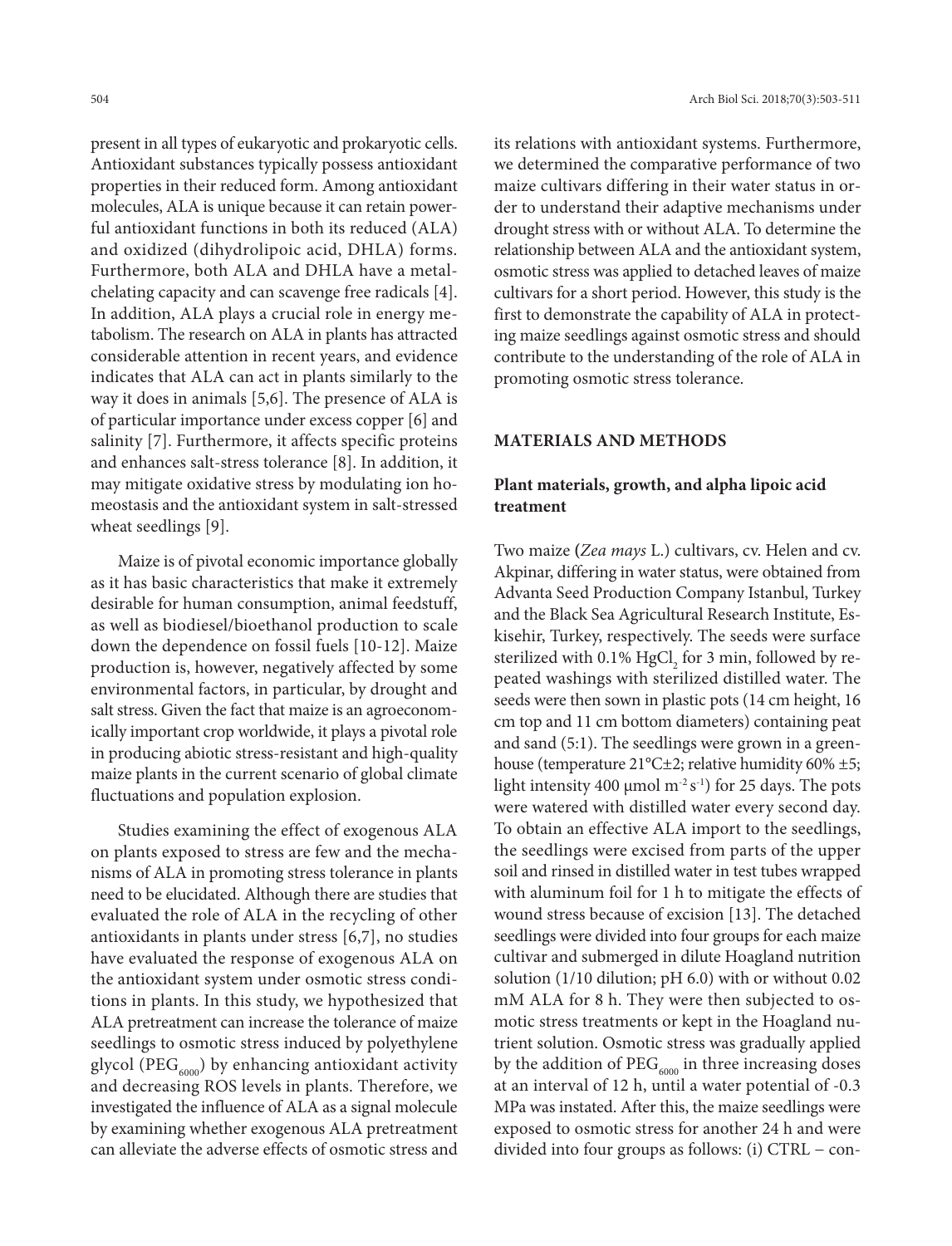trol seedlings only exposed to Hoagland solution; (ii) PEG – osmotic stress treatment with 10%  $PEG<sub>6000</sub>$  with -0.3 MPa as the osmotic potential; (iii) ALA − exposed to Hoagland solution containing 0.02 mM ALA; (iv) ALA+PEG − osmotic stress combined with 0.02 mM ALA. After the treatments, the second leaves of the plants were used for assays.

#### **Measurements of the water potential**

Leaf water potential ( $\Psi_{\text{leaf}}$ ) was measured with a C52 thermocouple psychrometer (Wescor, Inc., Logan, UT, USA).

#### **Dry weight measurement**

To obtain adequate data on the growth variations of the seedlings, the dry weight was measured. The leaves were harvested from four group pots and fresh weights of the leaves were determined. The samples were dried in an oven at 85°C for 72 h [14].

#### **Lipid peroxidation**

Lipid peroxidation was measured in terms of the malondialdehyde (MDA) content ( $\varepsilon$ =155 mM<sup>-1</sup> cm<sup>-1</sup>), a product of lipid peroxidation, following the method of Heath and Packer [15].

#### **Determination of the hydrogen peroxide content**

The endogenous  ${\rm H_2O}_2$  content was determined according to the modified method of Velikova et al. [16]. Leaves (0.25 g) were ground in 3 mL of 5% trichloroacetic acid with 0.1 g of activated charcoal at 0°C. To 0.5-mL aliquots of the supernatant, 0.5 mL of 10 mM potassium phosphate buffer (pH 7.0) and 0.75 mL of 1 M KI were added. The absorbance was measured at 390 nm and the  $\mathrm{H}_{2}\mathrm{O}_{2}$  content was expressed as  $\mu$ mol g<sup>-1</sup> FW.

#### **Antioxidant enzyme assays**

Frozen leaf samples (0.5 g) were ground to a fine powder in liquid  $\mathrm{N}_2$ . The powder was homogenized in 5 mL of 50 mM potassium phosphate buffer (pH 7.0) containing 1% polyvinylpyrrolidone and 1 mM EDTA. For the ascorbate peroxidase assay, 5 mM of ascorbic

acid were added to the buffer. The homogenate was centrifuged at 20000 ×g for 20 min at 4°C, and the supernatant was used for enzyme assays.

SOD (EC 1.15.1.1) activity was measured (25°C) based on the method of Beauchamp and Fridovich [17]. GPX (EC 1.11.1.7) activity was measured according to the method of Urbanek et al*.* [18] at 470 nm (25°C, ε = 26.6 mM<sup>-1</sup>cm<sup>-1</sup>). APX (EC 1.11.1.11) activity was determined according to the method of Nakano and Asada [19], which is based on ascorbate oxidation at 290 nm (25°C,  $\varepsilon$ =2.8 mM<sup>-1</sup> cm<sup>-1</sup>). CAT (EC 1.11.1.6) activity was measured according to the method of Aebi [20] (25°C,  $\varepsilon$ =39.4 mM<sup>-1</sup>cm<sup>-1</sup>) at 240 nm. GR (EC 1.6.4.2) activity was determined following the decrease in absorbance at 340 nm (25°C,  $\varepsilon$ =6.22 mM<sup>-1</sup> cm<sup>-1</sup>) associated with NADPH oxidation [21]. MDHAR (EC 1.6.5.4) activity was determined by following NADH oxidation at 340 nm (25 $^{\circ}$ C,  $\varepsilon$ =6.22  $mM^{-1}$  cm<sup>-1</sup>) [22]. The protein content was measured (25°C) according to the method of Bradford [23]. Bovine serum albumin was used as a standard. Enzyme activities were expressed as units per milligram of protein.

#### **Statistical analysis**

All experiments were performed in triplicate with four biological replicates. Duncan's multiple range test was used to perform variance analysis of means by SPSS software for Microsoft Windows (Ver. 15.0, SPSS Inc., Chicago, IL, USA). Statistical significance of the means between control and treatments was evaluated at 5% (P<0.05) probability level.

#### **RESULTS**

# **The effect of ALA pretreatment on the leaf water status**

The effects of ALA application on the water potential and dry weight of the maize cultivars are presented in Fig. 1. The leaf water potential  $(\Psi_{\text{leaf}})$  of both cultivars decreased in the PEG seedlings in comparison to the control seedlings.  $\Psi_{\text{leaf}}$  values of cv. Helen and cv. Akpinar were decreased by 66% and 58% in the PEG seedlings as compared to the control seedlings,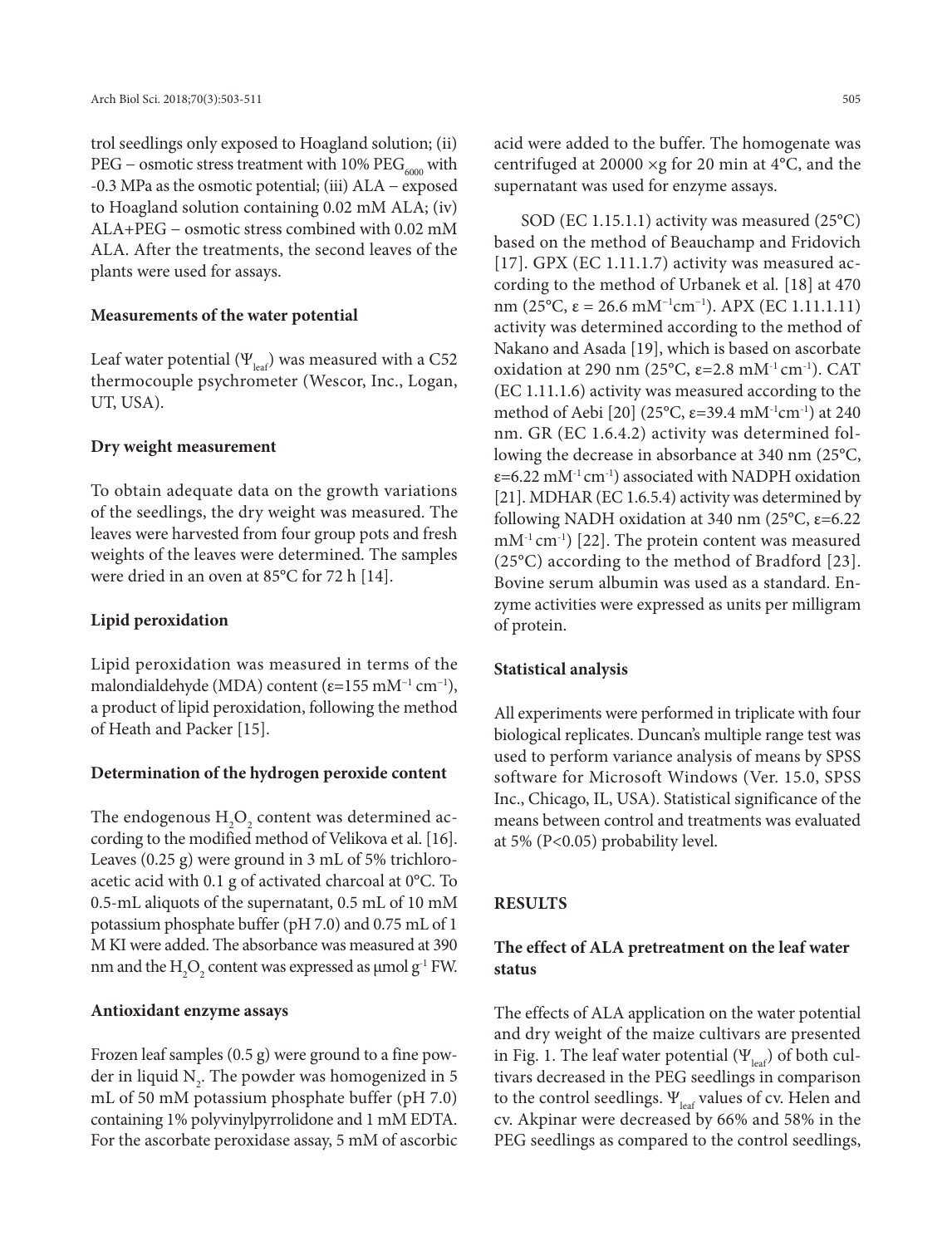respectively. However, ALA+PEG seedlings sustained the  $\Psi_{\text{leaf}}$  at a higher level than the PEG seedlings. ALA+PEG enhanced the values of  $\Psi_{\text{leaf}}$  in cv. Helen and cv. Akpinar by 14% and 11%, respectively, as compared to the PEG seedlings (Fig 1A).  $\Psi_{\text{leaf}}$  values of cv. Helen and cv. Akpinar were increased by 30% and 18% in the ALA seedlings as compared to the control, respectively (Fig 1A).

The dry weight of cv. Akpinar but not of cv. Helen increased after the ALA treatment in comparison with the control seedlings. PEG treatment resulted in lower dry weight in cv. Helen than that of the control, but the dry weight of cv. Akpinar did not change after the PEG treatment in comparison with the control (Fig. 1B). The dry weights of neither cultivar changed after the ALA pretreatment under stress as compared to seedlings that were not exposed to ALA.

# **Effects of ALA pretreatment on lipid peroxidation**  and  $H_2O_2$  content

The exposure to osmotic stress greatly increased membrane damage of both maize cultivars. The MDA content increased in cv. Helen and cv. Akpinar, 1.63 and 1.30-fold, respectively. However, the exogenous application of ALA alleviated the membrane damage of both cultivars under osmotic stress. Membrane damage was reduced in cv. Helen and cv. Akpinar, 1.16- and 1.19-fold, respectively (Fig. 2A).

The osmotic stress caused up to 3.28-fold accumulation of  $H_2O_2$  in cv. Helen and 2.63-fold in cv. Akpinar when compared to matching controls. This indicated that oxidative stress occurred in osmoticstressed maize seedlings. Exogenous ALA alone reduced the increase in  $\rm H_2O_2$  accumulation in both cultivars. The ALA+PEG pretreatment decreased the  $\rm H_2O_2$  content when compared with the PEG treatment. The decrease caused by exogenous ALA was relatively more pronounced in cv. Helen than in cv. Akpinar (1.41- and 1.22-fold, respectively) (Fig. 2B).

# **Effects of ALA pretreatment on antioxidant enzymes**

All antioxidant enzyme activities increased under PEG-induced osmotic stress in both cultivars, and this increase was higher in the ALA-pretreated seed-



**Fig. 1.** The effect of exogenous ALA on leaf water potential (Ψ<sub>leaf</sub>) (**A**) and dry weight (**B**) in two maize cultivars, Helen (filled square) and, Akpinar (open square), under osmotic stress conditions. The seedlings were subjected to four different treatments: (i) the control seedlings were only exposed to Hoagland solution (CTRL); (ii) pretreated with ALA and not osmotically stressed (ALA); (iii) only osmotically-stressed (PEG); (iv) pretreated with ALA and osmotically stressed (ALA+PEG). Vertical bars represent standard deviation. The different letters denote significant differences between the two cultivars along with the different treatments (P< 0.05).



**Fig. 2.** The effects of ALA on lipid peroxidation (**A**) and hydrogen peroxide  $(H_2O_2)$  content (**B**) in two maize cultivars, Helen (filled square) and Akpinar (open square), under osmotic stress conditions. Vertical bars represent the standard deviation. The different letters denote significant differences between the two cultivars along with the different treatments (P<0.05).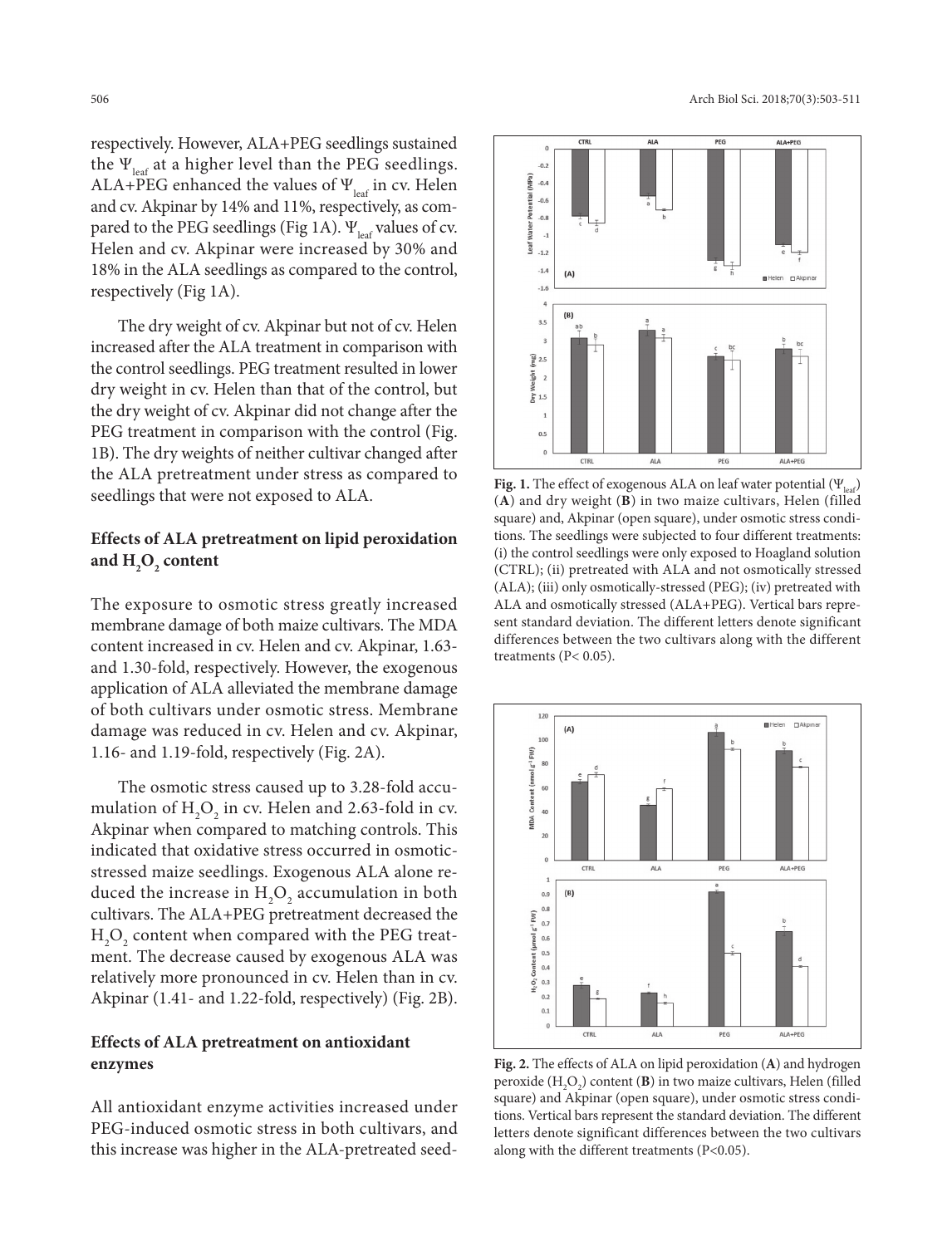

**Fig. 3.** The effects of ALA on the activities of antioxidant enzymes (SOD (**A**), CAT (**B**), GPX (**C**), APX (**D**), GR (**E**), MDHAR (**F**)) in two maize cultivars, Helen (filled square) and Akpinar (open square), under osmotic stress conditions. Vertical bars represent the standard deviation. The different letters denote significant differences between the two cultivars along with the different treatments at (P<0.05).

lings. Exogenous PEG alone increased the SOD activity of both cultivars as compared with that of their controls. Increases in SOD activity by 14% and 11% were recorded in cv. Helen and cv. Akpinar under osmotic stress, respectively. However, the application of exogenous ALA alone did not cause a change in SOD activity. Furthermore, an increase in the activity was observed by the application of ALA+PEG when compared with that of PEG alone. Increases in SOD activity by 23% and 28% were recorded after ALA application in cv. Helen and cv. Akpinar, respectively, under osmotic stress (Fig. 3A).

Osmotic stress increased CAT activities in cv. Helen and cv. Akpinar; however, the effect was not as high as that of ALA treatment alone. The activity increased by 172% in PEG seedlings of cv. Helen, while it increased 14% in cv. Akpinar, as compared to the control, respectively. CAT activity was increased in ALA-treated seedlings compared with that in control seedlings in both cultivars. The ALA application

under osmotic stress considerably increased CAT activity in both cultivars when compared with the PEG-treated seedlings. Increases in activities by 6% and 27% were recorded in cv. Helen and cv. Akpinar, respectively (Fig. 3B).

The PEG treatment increased GPX activity in both cultivars. As compared to the control, the activity was increased by 26% in PEG-treated seedlings of cv. Helen while it increased 62% in cv. Akpinar. GPX activity of the greatest magnitude was observed in ALA+PEG-pretreated seedlings; GPX activity in ALA+PEG applied seedlings increased by 53% and 4% in cv. Helen and cv. Akpinar as compared to the PEG seedlings, respectively (Fig. 3C).

APX activity of both cultivars increased under osmotic stress. Increases in activity by 41% and 14% were recorded under osmotic stress in cv. Helen and cv. Akpinar, respectively. In contrast, the ALA treatment alone did not cause a change in APX activity of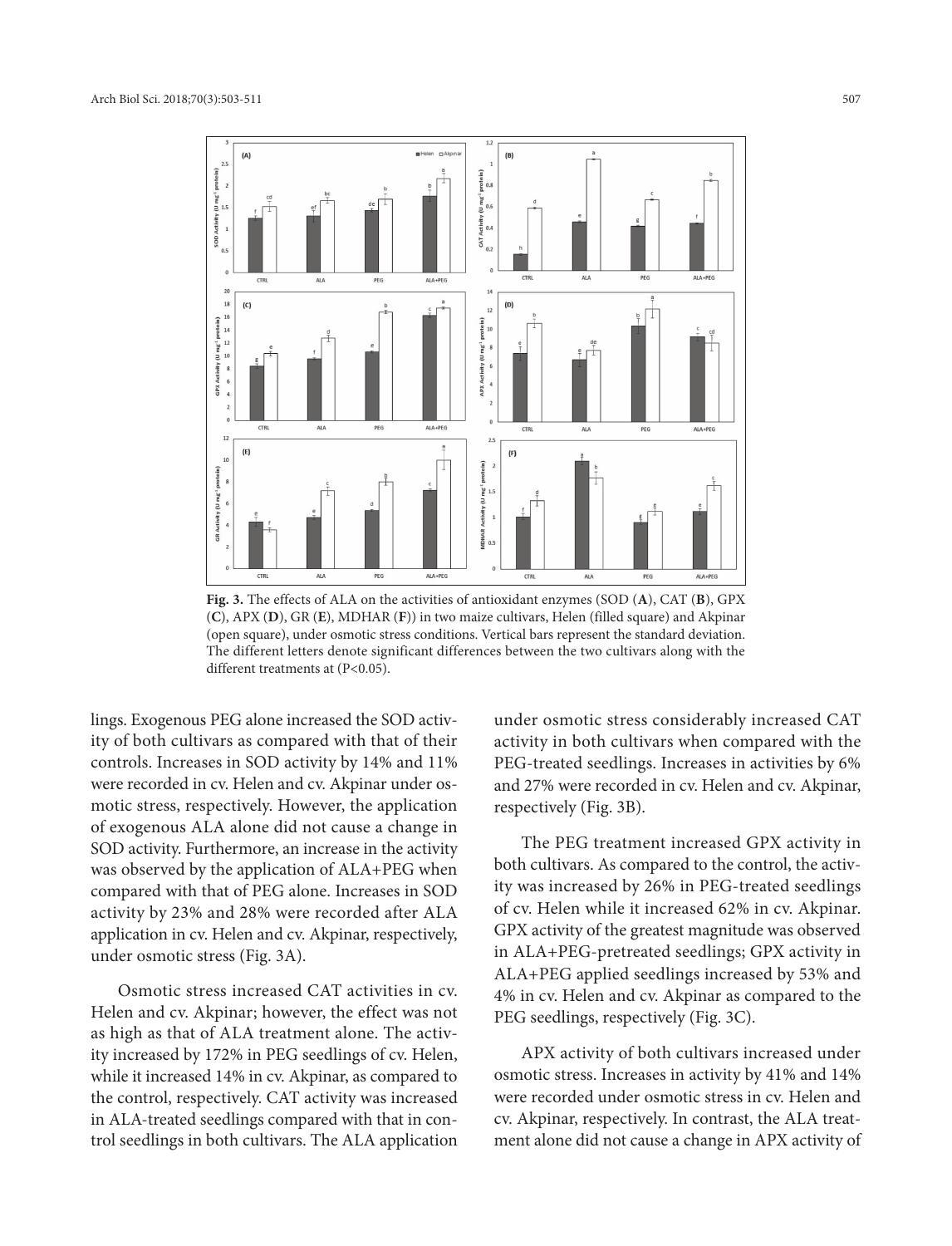cv. Helen; however, it led to a considerable decrease in APX activity in cv. Akpinar as compared with that of their controls. ALA+PEG treatment caused a decrease in APX activity of both cultivars as compared with the PEG treatment. In ALA+PEG-treated seedlings, the activity decreased by 12% and 30% in cv. Helen and cv. Akpinar, respectively (Fig. 3D).

GR activity of maize cultivars was induced by the PEG treatment. Increases in activity by 24% and 123% were recorded under osmotic stress in cv. Helen and cv. Akpinar, respectively. However, no considerable differences in GR activity in cv. Helen between control and ALA-treated seedlings were determined. GR activity of the greatest magnitude was observed after the ALA+PEG pretreatment. When compared to PEG-treated seedlings, increases in activities by 35% and 25% after ALA application were recorded in cv. Helen and cv. Akpinar exposed to osmotic stress, respectively (Fig. 3E).

In both maize cultivars, osmotic stress caused a decrease in MDHAR activities when compared to matching controls. In PEG-treated seedlings, the activity decreased by 11% and 19% in cv. Helen and cv. Akpinar, respectively. The application of exogenous ALA alone markedly reversed the reduction in MD-HAR activity. The ALA+PEG treatment considerably increased MDHAR activity in both cultivars in comparison to the PEG treatment; however, the effect was not as high as that observed in seedlings treated only with ALA. In ALA+PEG-treated seedlings, the activity increased by 23% and 45% in cv. Helen and cv. Akpinar, respectively (Fig. 3F).

### **DISCUSSION**

The protective mechanisms of ALA, an antioxidant molecule, in inducing osmotic stress tolerance in plants remain to be elucidated. The present investigation suggests that the exogenous application of ALA can help reduce the adverse effects of osmotic stress in maize cultivars. The water status of maize cultivars was reduced under osmotic stress, while the ALA pretreatment substantially enhanced the leaf water potential. The pretreatment with ALA further enhanced the leaf water potential in cv. Helen in comparison to cv. Akpinar. A strong correlation exists between the plant water content and accumulation of compatible solutes under drought stress [24]. Therefore, the improvement in leaf water potential by the exogenous application of ALA may be the result of osmotic adjustment due to the accumulation of compatible solutes, such as proline and sugar. Indeed, our results show that the proline and total soluble sugar contents in ALAtreated plants were higher than in PEG-treated plants (unpublished data). In addition, our findings show that the improvement in water status following the exogenous application of ALA may be the result of the alleviation of the detrimental effects of osmotic stress. Similar to our findings, Görcek and Erdal [9] reported that exogenous ALA treatment mitigated the salt-induced decrease in water status and, hence, contributed by increasing the leaf surface area. In addition, the authors indicated that enhancement of the water status and leaf surface area due to foliar application of ALA was due to its modulating role in ion homeostasis, osmotic regulation and the antioxidant system. In this study, osmotic stress markedly reduced the dry weights of cv. Helen but not Akpinar. When treated with ALA alone, a slight increase in the dry weight of cv. Akpinar was observed as compared to the control. The applied ALA was easily taken up by maize seedlings because they were detached and did not have a root system. It could be transported to the leaves and thus exogenous ALA could increase the dry weight of the leaves during the experimental period. Similarly, Mohammadkhani and Heidari [25] reported that dry weight changed in maize cultivars exposed to PEG-induced water stress for 24 h. Also, no significant differences were observed in the dry weights of PEG- and ALA+PEG-treated seedlings in both cultivars. We can say that exogenous ALA may not affect dry weight of the leaves under short-term osmotic stress conditions.

Even under optimal conditions, several metabolic processes lead to ROS production. The production of toxic oxygen derivatives is increased in response to all types of abiotic or biotic stresses [26]. Under osmotic stress, the interaction between ALA and increased ROS levels remains unknown. The primary site of PEG-induced osmotic stress injury was probably the cell membrane. Our results indicate that osmotic stress induced substantial damage to cell membranes as a result of increased cellular levels of MDA and  $H_2O_2$  in both cultivars. In addition, the  $H_2O_2$  content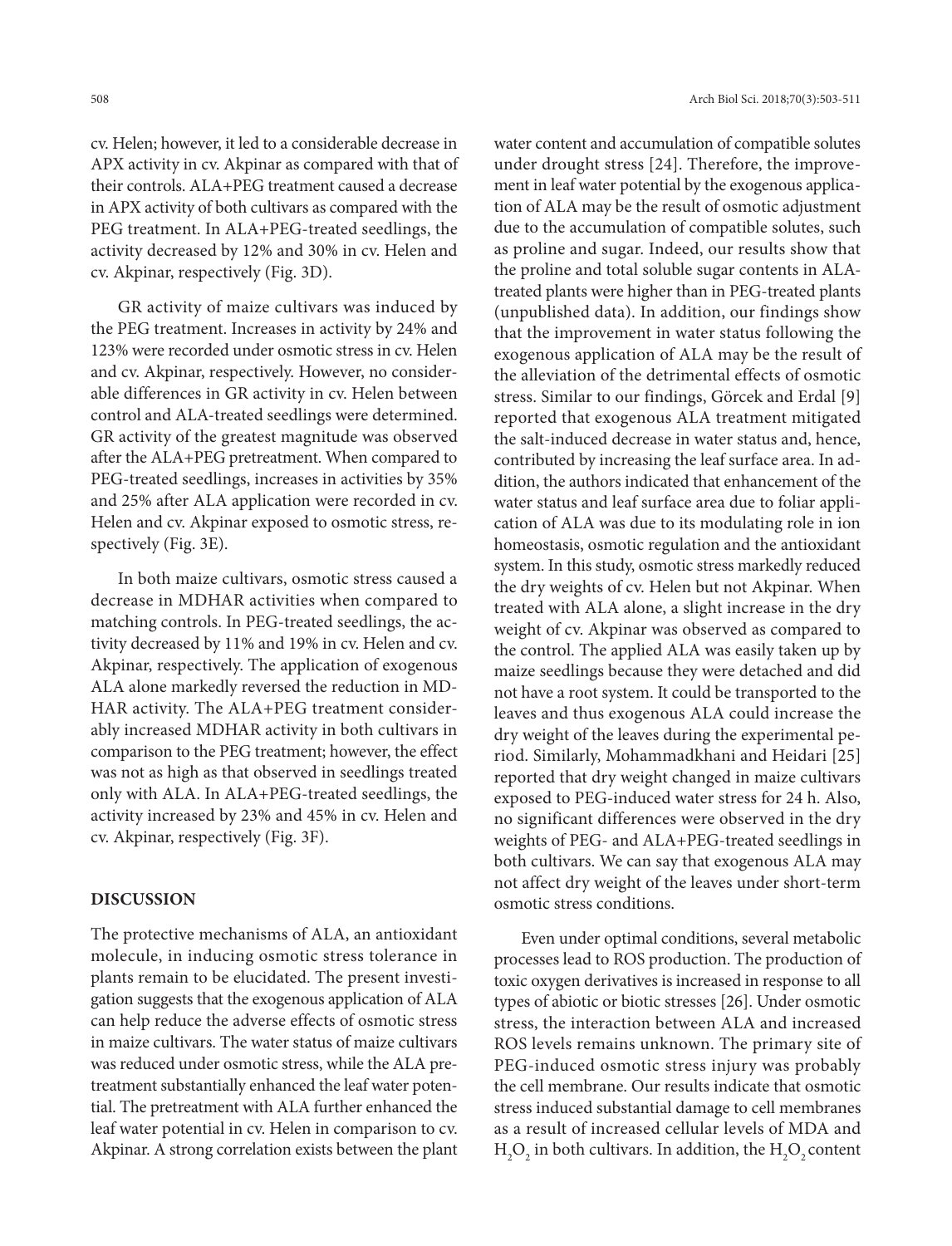was highest in PEG-treated seedlings, indicating that the generation of endogenous  $\mathrm{H}_{2}\mathrm{O}_{2}$  exceeded the capacity of the cellular antioxidant defense system to eliminate  $\mathrm{H}_{2}\mathrm{O}_{2}$  [27]. However, the exogenous application of ALA considerably reduced the endogenous levels of  $\mathrm{H}_{2}\mathrm{O}_{2}$  and MDA by inducing the antioxidant system. The reduction in  $\rm H_2O_2$  content after ALA application may be due to its ability to scavenge ROS, as antioxidant enzymes. This correlates with the findings of Gorcek and Erdal [9] who observed that ALA significantly reduced  $\mathrm{H}_{2}\mathrm{O}_{2}$  and superoxide contents and contributed to the response to oxidative damage and metabolic distortions in salt-stressed wheat seedlings. Likewise, in another study, it was shown that ALA can have protective and antimutagenic effects against oxidants (particularly  $H_2O_2$ ) in yeast cells via its antioxidant activity [28]. Indeed, using various model systems, ALA was found to be highly reactive against a variety of ROS *in vitro.* ALA at concentrations of 0.05-1 mM scavenged  $\mathrm{H}_{2}\mathrm{O}_{2}$ , the hydroxyl radical, hypochlorous acid and singlet oxygen. ALA also formed stable complexes with  $Mn^{2+}$ ,  $Cu^{2+}$ ,  $Zn^{2+}$  and chelated Fe2+. Several studies provided evidence that ALA application decreased oxidative stress and restored reduced levels of other antioxidants under different physiological conditions *in vivo* [4,29]. Furthermore, ALA is highly effective in protecting stress-induced lipid peroxidation. It has been reported that ALA acts as a free radical scavenger and plays a crucial role in the recycling of other oxidized radical scavengers such as glutathione and ascorbate [4,5]. The results suggest that the reduction in MDA content was because of increased antioxidant enzyme activities that reduced  $\rm H_2O_2$  levels and membrane damage.

Plants possess efficient systems for scavenging ROS that protect them from destructive oxidative reactions. As part of this system, antioxidant enzymes are key elements in defense mechanisms [26]. In this study, we found that osmotic stress increases antioxidant enzyme activities, except MDHAR, in both maize cultivars (Fig. 3). In addition, cv. Helen had higher APX and CAT activities and lower GPX and GR activities than cv. Akpinar. Moreover, the exogenous application of ALA under osmotic stress further increased the activities of all these enzymes in both cultivars, with higher increases in GPX and GR activities in cv. Helen than in cv. Akpinar (Fig. 3C and E). APX activity, which was highly increased under osmotic stress in cv. Helen, was decreased in ALA-treated seedlings under osmotic stress. Therefore, ALA application to the cv. Helen exposed to osmotic stress may not induce some antioxidant enzymes such as APX under stress. In addition, the decrease in APX activity may be a result of ALA using other antioxidant enzymes instead of APX to remove  $H_2O_2$ . Furthermore, the inhibition of APX activity by ALA may be because of downregulated gene expression or degradation, denaturation, or inactivation of this protein. However, in ALA-pretreated seedlings, the higher activities of antioxidant enzymes (except APX) correspond to a decrease in the endogenous  $H_2O_2$  level, suggesting that pretreatment with exogenous ALA increases the ability of maize cultivars to scavenge  $H_2O_2$  through antioxidant enzymes under osmotic stress. Similarly, Görcek and Erdal [9] reported that ALA application resulted in further increases in enzyme activities when compared to salt-stressed wheat seedlings, suggesting that ALA may contribute to increased plant resistance against salinity by effectively scavenging ROS through enhanced antioxidant activity.

In this study, we observed a trend similar to that of enzymes for GR activity in both cultivars. However, MDHAR activity decreased in both cultivars under osmotic stress. GR and MDHAR activities of both cultivars were increased by ALA application under stress. The results of our experiment showed that GR and MDHAR played crucial roles in scavenging  ${\rm H_2O}_2$ under osmotic stress, although APX had been inactivated. In addition, these antioxidant activities in plants typically depend on antioxidant metabolites such as ascorbate, glutathione, tocopherol, and polyphenols [30]; in particular, ascorbate and glutathione play key roles in redox signal transduction in higher plants under stress conditions [22]. It has been reported that in addition to scavenging ROS, ALA strengthens the antioxidant network by recycling other antioxidants, such as ascorbate and reduced glutathione in both plants and animals [7]. Therefore, this metabolism may be partly responsible for the high antioxidant activity. In addition, higher GR and MDHAR activities of both cultivars were simultaneously observed after ALA treatments under osmotic stress, and an increase in GR activity can promote the recycling of GSSG to GSH [31]. It is well known that the func-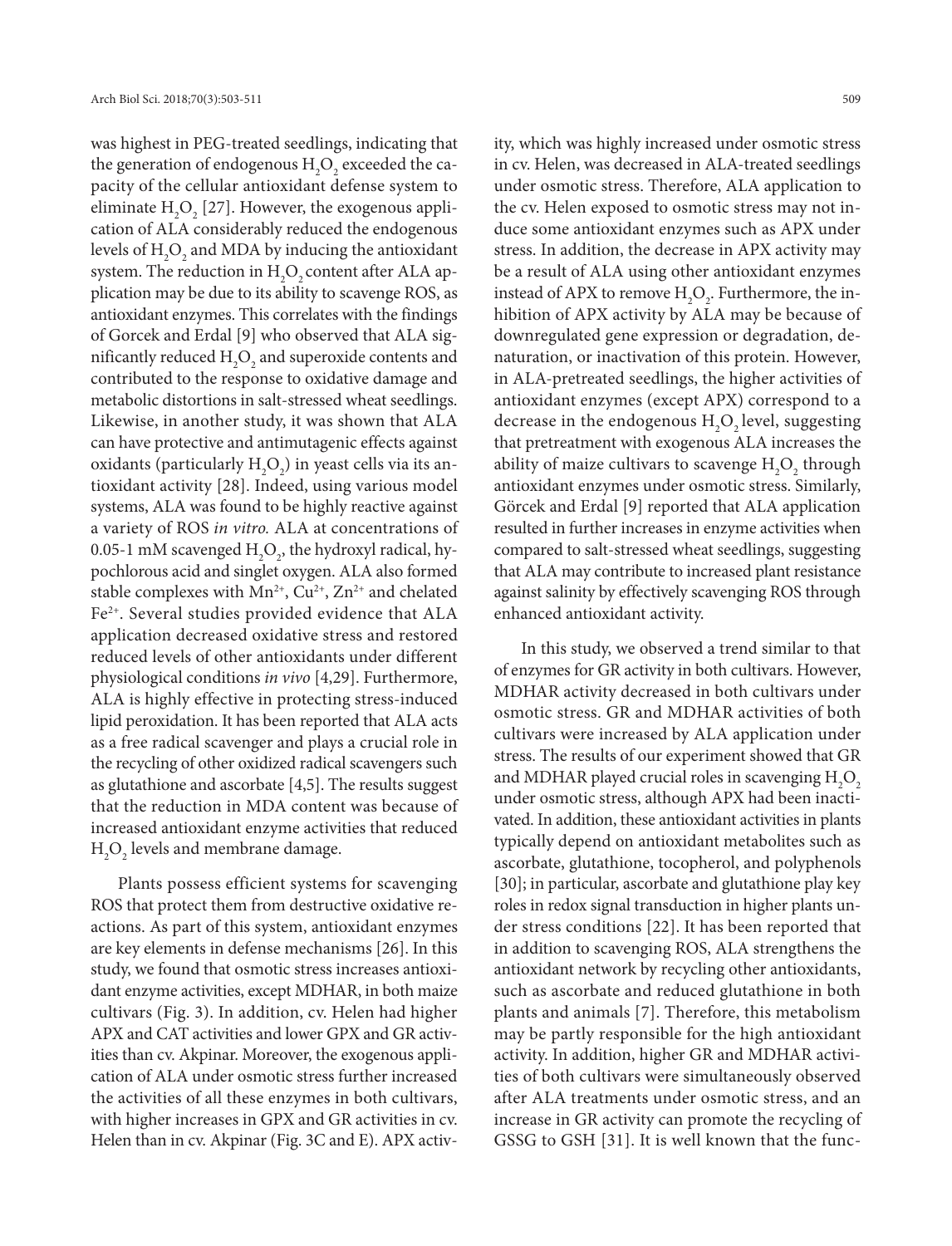tion of ascorbate depends on its redox status, which is closely related to MDHAR activity, and the higher MDHAR activity induced by exogenous ALA application under osmotic stress is crucial for efficient antioxidant activity.

### **CONCLUSIONS**

Maize is a valuable crop and it is very important to establish mechanisms for developing drought-tolerant plants that can produce sufficient yields under adverse stress conditions. In this study, we describe the protective roles of ALA in maize seedlings under osmotic stress via modulation of  $\rm{H}_{_2}\rm{O}_{_2}$  accumulation, alleviation of the water status and reorganization of the antioxidant machinery. Exogenous ALA may be considered a potential signaling molecule for augmenting the antioxidant potential of maize plants under osmotic stress conditions. In our opinion, ALA may have high potential impact for crop quality and sustainable agriculture but we are just beginning to understand its role. In the coming years, we assume that ALA will be able to improve plant growth and yield quality by increasing the antioxidant capacity of plants under water stress, and could become a novel candidate for sustainable agriculture. In our future research, we plan to analyze transcript levels of genes involved in osmolytic metabolism by quantitative PCR.

**Acknowledgments:** This work was supported by the Research Unit of Karadeniz Technical University (BAP, 8922).

**Author contributions:** RT and FGG designed the study and performed the experiments. NSG and AK evaluated the data and wrote the paper.

**Conflict of interest disclosure:** The authors state that they have no conflict of interest to disclose in the subject matter or materials discussed in this manuscript.

### **REFERENCES**

- 1. Smirnoff N. Plant resistance to environmental stress. Curr Opin Biotechnol. 1998;9:214-19.
- 2. Hasanuzzaman M, Hossain MA, Teixeira da Silva JA, Fujita M. Plant responses and tolerance to abiotic oxidative stress: antioxidant defense is a key factors. In: Bandi V, Shanker AK, Shanker C, Mandapaka M, editors. Crop stress and its management: perspectives and strategies. Berlin, Germany: Springer; 2012. p. 261-316.
- 3. Hasanuzzaman M, Alam M, Rahman A, Hasanuzzaman Md, Nahar K, Fujita M. Exogenous proline and glycine betaine mediated upregulation of antioxidant defense and glyoxalase systems provides better protection against salt-induced oxidative stress in two rice (*Oryza sativa* L.) varieties. Biomed Res Int. 2014;2014:1-17.
- 4. Packer L, Witt EH, Tritschler HJ. Alpha-lipoic acid as a biological antioxidant. Free Radic Biol Med. 1995;19:227-50.
- 5. Navari-Izzo F, Quartacci MF, Sgherri CLM. Lipoic acid: a unique antioxidant in the detoxification of activated oxygen species. Plant Physiol Biochem. 2001;40:463-70.
- 6. Sgherri C, Quartacci MF, Izzo R, Navari-Izzo F. Relation between lipoic acid and cell redox status in wheat grown in excess copper. Plant Physiol Biochem. 2002;40:591-7.
- 7. Perez-Lopez U, Robredo A, Lacuesta M, Sgherri C, Mena-Petite A, Navari-Izzo F, Munoz-Rueda A. Lipoic acid and redox status in barley plants subjected to salinity and elevated  $CO<sub>2</sub>$ . Physiol Plant. 2010;139:256-68.
- 8. Yildiz M, Akçali N, Terzi H. Proteomic and biochemical responses of canola (*Brassica napus* L.) exposed to salinity stress and exogenous lipoic acid. J Plant Physiol. 2015;179:90-9.
- 9. Gorcek Z, Erdal S. Lipoic acid mitigates oxidative stress and recovers metabolic distortions in salt-stressed wheat seedlings by modulating ion homeostasis, the osmo-regulator level and antioxidant system. J Sci Food Agric. 2015;95:2811-17.
- 10. Crutzen PJ, Mosier AR, Smith KA, Winiwarter W.  $N_2O$ release from agro-biofuel production negates global warming reduction by replacing fossil fuels. Atmos Chem Phys. 2008;8:389-95.
- 11. Food and Agriculture Organization of the United Nations. Save and grow in practice maize rice wheat. A guide to sustainable cereal production. Rome: Food and Agriculture Organization of the United Nations; 2016. 109 p.
- 12. Pehlivan N, Yesilyurt AM, Durmus N, Karaoglu SA. *Trichoderma lixii* ID11D seed biopriming mitigates dose dependent salt toxicity in maize. Acta Physiol Plant. 2017;39(3):79.
- 13. Terzi R, Kalaycioglu E, Demiralay M, Saglam A, Kadioglu A. Exogenous ascorbic acid mitigates accumulation of abscisic acid, proline and polyamine under osmotic stress in maize leaves. Acta Physiol Plant. 2015;37:43.
- 14. Fu J, Huang B. Involvement of antioxidants and lipid peroxidation in the adaptation of two cool-season grasses to localized drought stress. Environ Exp Bot. 2001;45:105-14.
- 15. Heath RL, Packer L. Photoperoxidation in isolated chloroplast. I. kinetics and stochiometry of fatty acid peroxidation. Arch Biochem Biophys. 1968;125:189-98.
- 16. Velikova V, Yordanov I, Edreva A. Oxidative stress and some antioxidant systems in acid rain-treated bean plants, protective role of exogenous polyamines. Plant Sci. 2000;151:59-66.
- 17. Beauchamp C, Fridovich I. Superoxide dismutase: improved assays and an assay applicable to acrylamide gels. Anal Biochem. 1971;44:276-87.
- 18. Urbanek H, Kuzniak-Gebarowska E, Herka H. Elicitation of defense responses in bean leaves by *Botrytis cinerea* polygalacturonase. Acta Physiol Plant. 1991;13:43-50.
- 19. Nakano Y, Asada K. Hydrogen peroxide is by ascorbate-specific peroxidase in spinach chloroplasts. Plant Cell Physiol. 1981;22:867-80.